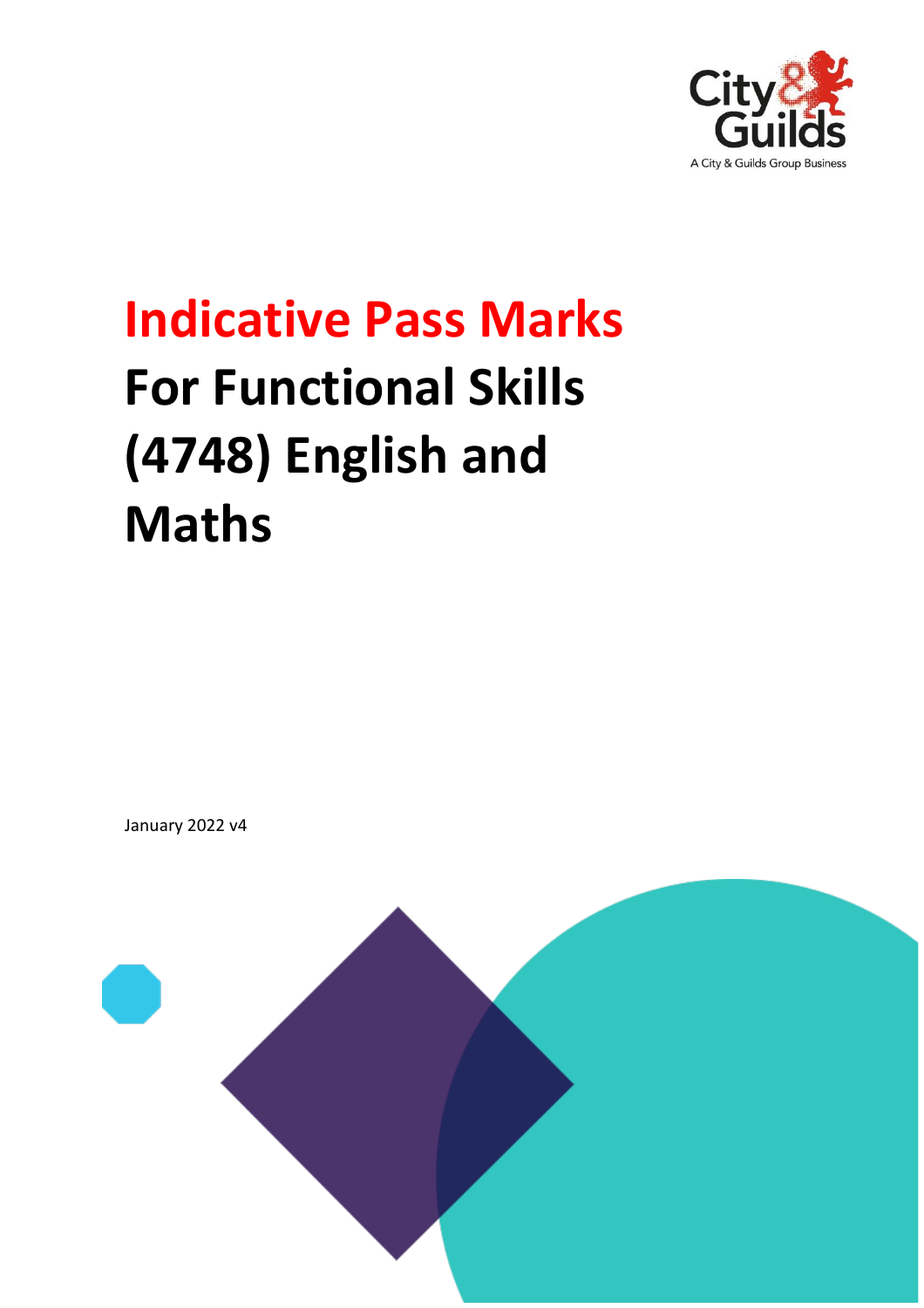## **Contents**

#### **Contents**

| How does City & Guilds decide on the pass mark for each Functional Skills assessment version?  3 |  |
|--------------------------------------------------------------------------------------------------|--|
|                                                                                                  |  |

<span id="page-1-0"></span>

| <b>Version History</b> |               |                                                                         |
|------------------------|---------------|-------------------------------------------------------------------------|
| V1.0                   | January 2020  | Document created                                                        |
| V2.0                   | February 2020 | Indicative pass mark changed for Reading<br>L1 & L2 and Writing L1 & L2 |
| <b>V3.0</b>            | December 2021 | Cover added to document                                                 |
| <b>V4.0</b>            | January 2022  | Indicative pass marks reviewed and<br>amended for Reading L1            |

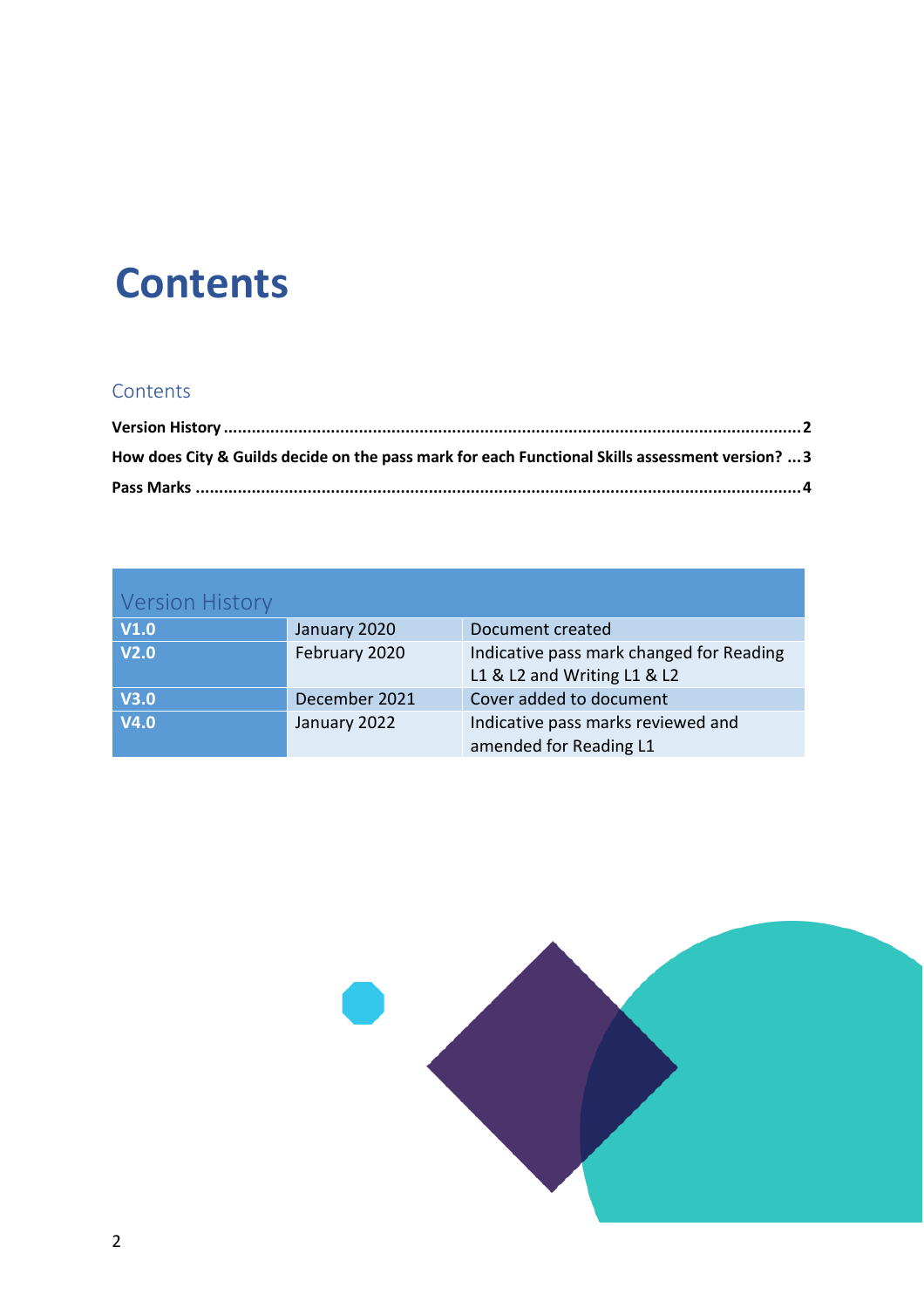### <span id="page-2-0"></span>How does City & Guilds decide on the pass mark for each Functional Skills assessment version?

Our Functional Skills assessments are designed to measure whether or not a candidate has met the requirements of a particular Functional Skills qualification. They are awarded on a pass/fail basis and are **criterion-referenced.** This means all who take an assessment and demonstrate that they can meet the required standard are awarded a pass. Our assessments are not **norm-referenced**, and therefore there is no requirement for a set number of candidates to pass.

Each test version that is set live by City & Guilds will have gone through a rigorous quality process, which has been ratified by the regulator; Ofqual. Every test version is written against a very clear test specification to ensure that the content is appropriate and in line with the subject content statements outlined by DfE. Due to the complex nature of the tests and the underlying contexts which underpin each version, we acknowledge that some versions may end up being slightly more or slightly less challenging than others and so we always set a pass mark for that version based on a thorough review of the statistics and candidate responses. This process is known as Awarding. The aim of awarding is to ensure that the pass mark is fair for all candidates sitting the test.

During Awarding we work with our subject matter experts to scrutinise each test and compare candidate responses against the pass descriptors. We also compare the pass marks for the current test version against other versions of the test to ensure a comparable standard over time. With regards to the new versions of Functional Skills tests (4748) we also compare the standard of the reformed tests to those within the legacy qualifications (3748). We are also undertaking work with all other Awarding Organisations who offer 4748, and Ofqual to ensure a common understanding of a pass standard across all organisations.

The link below to the Ofqual website is a useful reference, and notes that early candidates taking the reformed qualifications (4748) may perform slightly less well as teachers will be less familiar with the requirements of the new specifications. On that basis, City & Guilds will also take this into account when setting the pass mark during Awarding.

#### [https://ofqual.blog.gov.uk/2019/08/30/setting-standards-in-new-functional-skills](https://ofqual.blog.gov.uk/2019/08/30/setting-standards-in-new-functional-skills-qualifications/)[qualifications/](https://ofqual.blog.gov.uk/2019/08/30/setting-standards-in-new-functional-skills-qualifications/)

City & Guilds are helping centres to limit this impact on early candidates with a wide range of support materials; including sample tests which help candidates to prepare for the assessment. It is important to note that sample tests only provide a snap shot of the content of the test, and that candidates should be prepared fully against the full breadth of subject content.

City & Guilds plan to have 3 sample assessments available during the 2019/20 academic year with more to follow in subsequent years.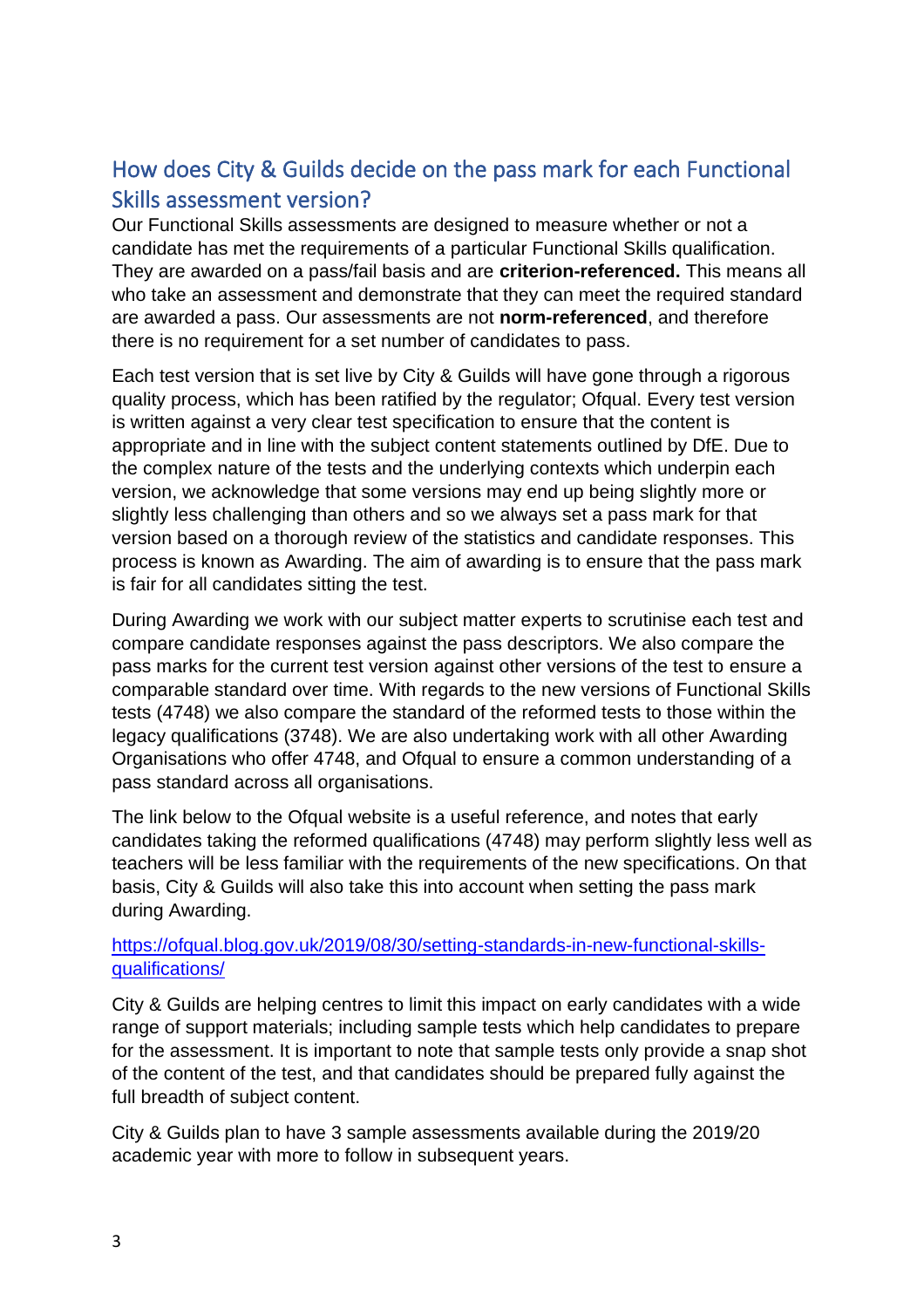#### <span id="page-3-0"></span>Pass Marks

The following figures represent an early indication of the upper end of the range of pass marks for each subject and level. These may be updated as new exam papers are added to the bank of papers.

| Level              | <b>Subject</b>     | <b>Marks available</b> | <b>Indicative Pass</b><br>Mark (Upper end of<br>the range of pass<br>marks) |
|--------------------|--------------------|------------------------|-----------------------------------------------------------------------------|
| Level 1            | <b>Mathematics</b> | 60                     | 33                                                                          |
| Level 2            | <b>Mathematics</b> | 60                     | 33                                                                          |
| Level 1            | Reading            | 30                     | 20                                                                          |
| Level <sub>2</sub> | Reading            | 30                     | 20                                                                          |
| Level 1            | Writing            | 54                     | 31                                                                          |
| Level 2            | Writing            | 54                     | 31                                                                          |

Glossary:

**Pass Mark** – This is the mark required to pass an assessment. These are given as a range as each paper is set a pass mark following the awarding process.

**Pass Rates** – This is calculated based on the number of learners who pass as a percentage of the total number of assessments taken.

**Programme Pass Rates/Success Data** – These are figures used by providers to describe the number of learners who have passed their assessment as a percentage of the number of learners starting the programme.